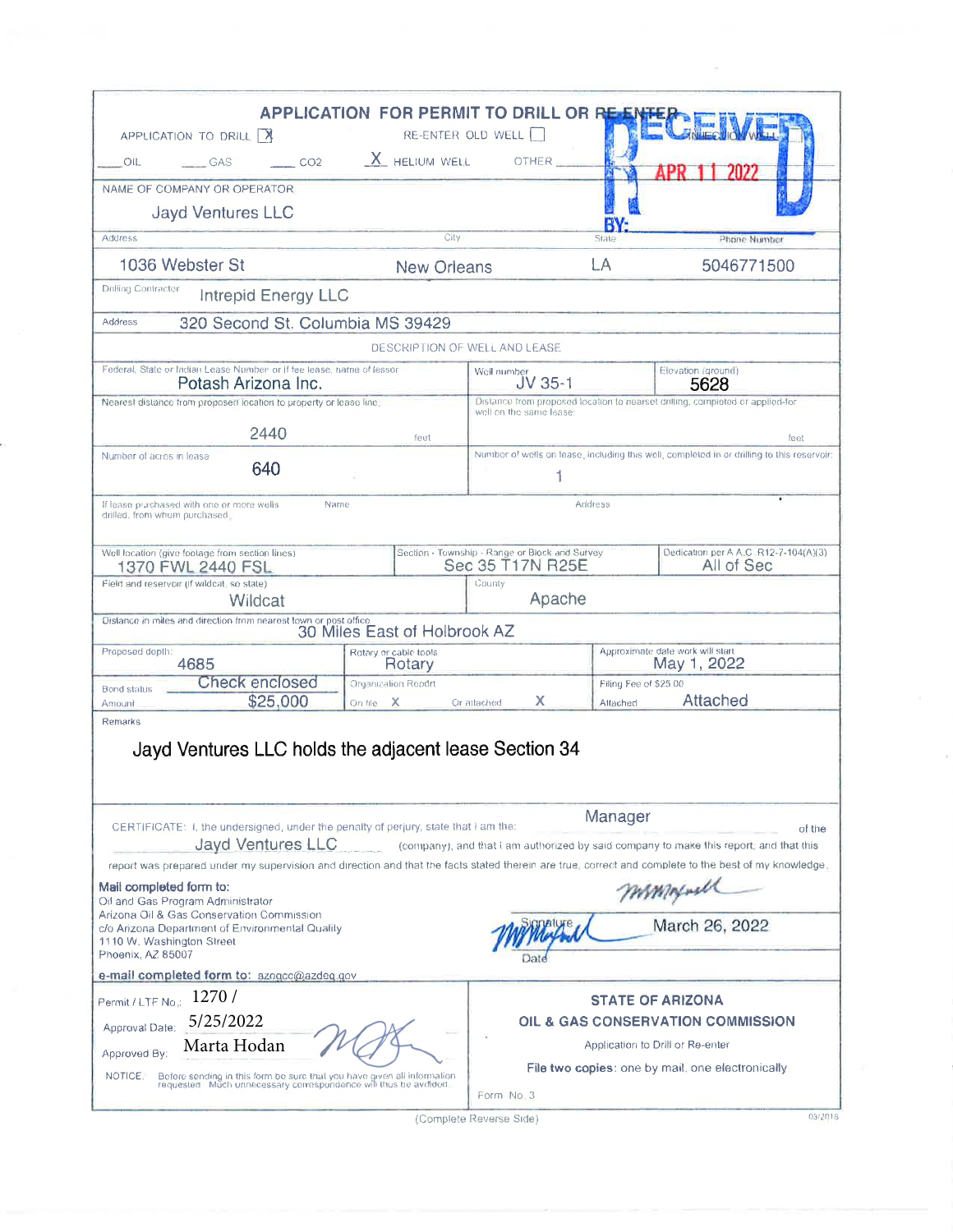- 1. Operator shall outline on the plat the acreage dedicated to the well in compliance with A.A.C. R12-7-107.
- 2. A registered surveyor shall show on the plat the location of the well and certify this information in the space provided.
- 3. ALL DISTANCES SHOWN ON THE PLAT MUST BE FROM THE OUTER BOUNDARIES OF THE SECTION.
- $YES$   $X$  NO 4. Is the operator the only owner in the dedicated acreage outlined on the plat below ?
- 5. If the answer to question four is no, have the interests of all owners been consolidated by communitization agreement or otherwise? YES \_\_\_\_\_\_\_\_ NO \_\_\_\_\_\_\_\_ If answer is yes, give type of consolidation
- 6. If the answer to question four is no, list all the owners and their respective interests below:



| <b>VILU VI VUUILIV</b><br>13.5 | $1.7 - 1.91 - 1.7$<br>$\,$ | $\sim$ $\sim$ $\sim$ $\sim$ $\sim$ $\sim$<br>Used | $-1$<br>surt  | $-$<br>20'     | $=$ $\frac{1}{2}$ $\frac{1}{2}$ $\frac{1}{2}$ $\frac{1}{2}$ $\frac{1}{2}$ $\frac{1}{2}$ $\frac{1}{2}$ $\frac{1}{2}$ $\frac{1}{2}$ $\frac{1}{2}$ $\frac{1}{2}$ $\frac{1}{2}$ $\frac{1}{2}$ $\frac{1}{2}$ $\frac{1}{2}$ $\frac{1}{2}$ $\frac{1}{2}$ $\frac{1}{2}$ $\frac{1}{2}$ $\frac{1}{2}$ $\frac{1}{2}$ $\frac{1}{2$<br>surf-20' | ---------------- | . . <b>.</b> .<br>$\blacksquare$<br>prem |
|--------------------------------|----------------------------|---------------------------------------------------|---------------|----------------|------------------------------------------------------------------------------------------------------------------------------------------------------------------------------------------------------------------------------------------------------------------------------------------------------------------------------------|------------------|------------------------------------------|
| 9.625                          | 36<br>23                   | J55<br><b>J55</b>                                 | surt<br>1220' | 1250'<br>4685' | surf-1250'<br>1220'-4685'                                                                                                                                                                                                                                                                                                          | 571<br>515       | prem                                     |
|                                |                            |                                                   |               |                |                                                                                                                                                                                                                                                                                                                                    |                  |                                          |